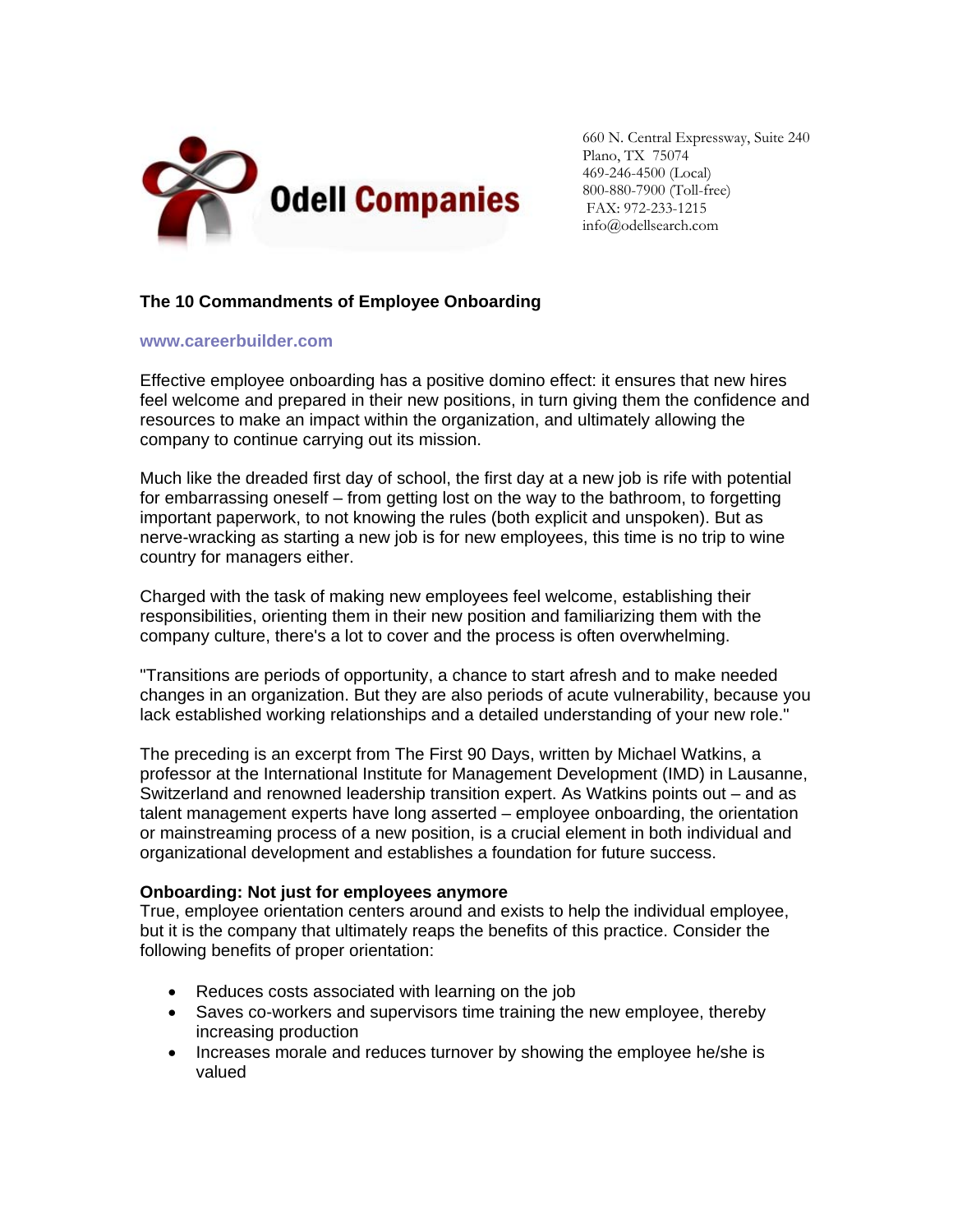Not convinced? U.S. and U.K. employees cost businesses an estimated \$37 billion every year because they do not fully understand their jobs, according to IDC. Their recently released white paper, "\$37 billion: Counting the Cost of Employee Misunderstanding," commissioned by international intelligent assessment company Cognisco, quantifies the losses that occur as a result of "actions taken by employees who have misunderstood or misinterpreted — or were misinformed about or lack confidence in their understanding — of company policies, business processes, job function or a combination of the three." Effective onboarding helps workers understand their roles and the company they work for, thereby significantly cutting these losses.

## **The 10 Commandments of Onboarding**

Rules to live – and work – by for a divine onboarding experience.

- 1. **Thou shalt not bear false witness against thy employee.** Few things are more disappointing than the realization that the job you thought you were hired to do is sorely different than what you're actually doing. As an employer, misrepresenting your employee's new role destroys trust in you immediately, after which no amount of orientation efforts can undo the initial damage.
- 2. **Thou shalt give a written plan of employee objectives and responsibilities.** A written plan detailing objectives, strategy and expectations of future results helps diminish any confusion about a new employee's job functions and instead opens up the floor to discuss concerns or new opportunities.
- 3. **Thou shalt give thy employ thy undivided attention.** Letting email, phone calls or other employees distract you during orientation sessions sends the message, "I'm just not that into you" and kills morale. Prepare a checklist of subjects to review with your new employees, set aside the appropriate amount of time to do it, and let others know that you are not to be interrupted while you are orienting your new workers. This gives new employees the message that they are the most important item on your agenda. (Or: this lets new employees know that...)
- 4. **Thou shalt have relevant paperwork ready.** Make sure all administrative forms—such as employment, direct deposit, and benefits—are ready to be completed on day one so you don't have to waste time dealing with it later, and so that your employee can start getting these important matters taken care of right away.
- 5. **Thou shalt introduce thy employee to thy neighbors.** Provide staff members with the new employee's résumé and job description and advise them to follow a meeting format that includes sharing a description of their own positions, ways in which their roles interact with that of the new hire, and how they might expect to work together in the future. (This is also a good time to assign a mentor or buddy to the new hire as an immediate resource for any questions and key information about organizational culture and goals.)
- 6. **Thou shall set up thy employee's workstation.** An empty workstation is to a new employee what an unkempt home is to a houseguest. Before the employee arrives on day one, stock his or her workstation with everything from paper and pens to keys and, if possible, business cards. Make sure the phone and computer, complete with voicemail and e-mail accounts, are set up. Leave a copy of an organizational chart, staff list, and phone directory on the new hire's desk.